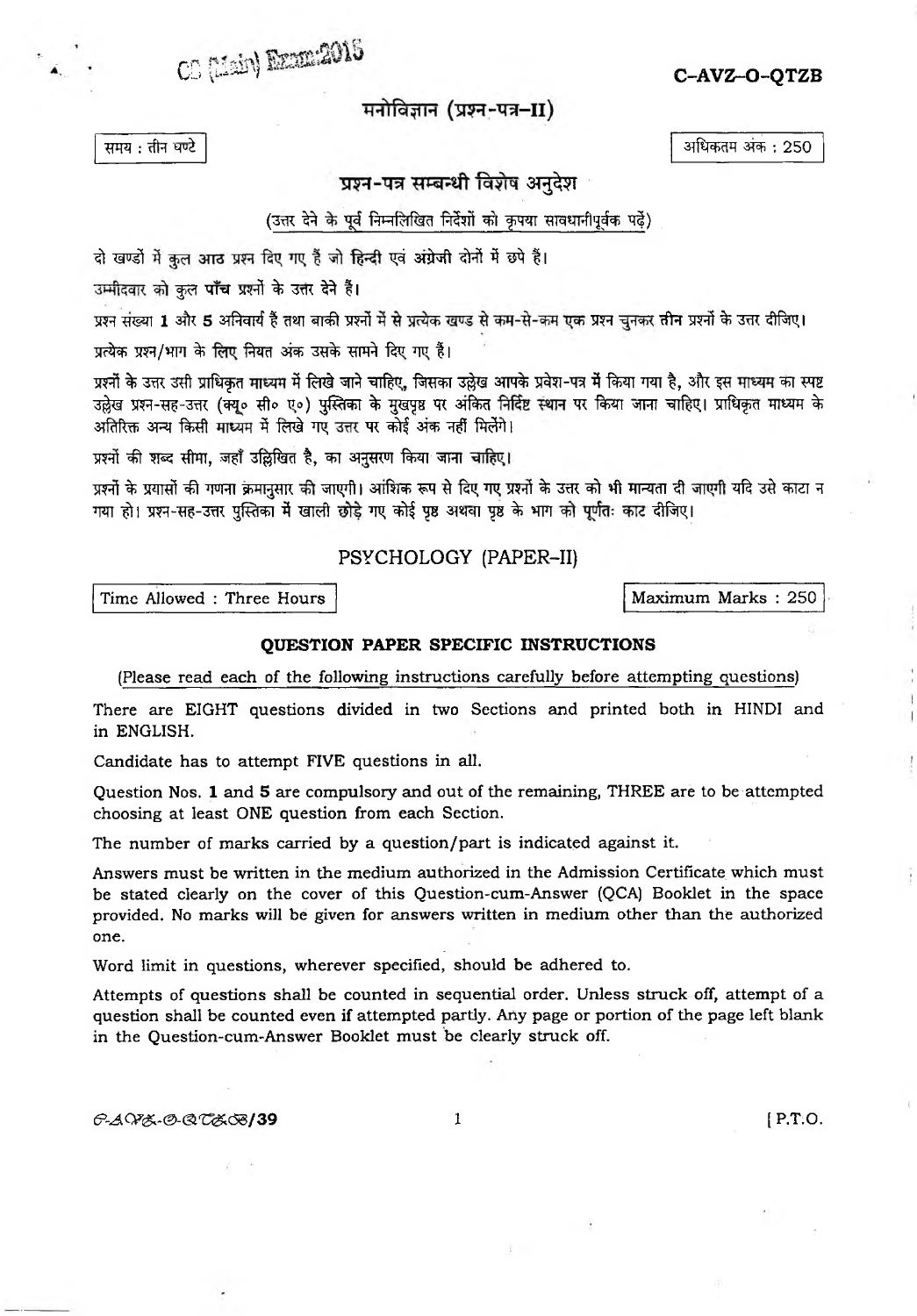1. निम्नलिखित प्रत्येक प्रश्न का उत्तर लगभग 150 शब्दों में दीजिए:

**Answer the following questions in about** *150* **words each : 10><5=50** *(a)* 'समूह सोच (ग्रूप थिंक)' की परिघटना से आप क्या समझते हैं? यह समूह निर्णयन की गुणता को किस प्रकार **3jm^r ^** *Ttm %?* **What is the phenomenon of 'group think'? How can it influence the quality of group decision making? 10** *(b)* देशज ज्ञान तंत्र पर्यावरणीय निम्नीकरण से किस भाँति संबंधित हैं? उन कुछ मनोवैज्ञानिक प्रक्रमों का उल्लेख कीजिए, जो पर्यावरण अभिवृत्तियों एवं मूल्यों में अन्तर्निहित है। **How are indigenous knowledge systems related to environmental degradation? Mention some psychological processes underlying environmental attitudes and values. 10** *(c)* भारतीय विद्यालयों में शैक्षिक न्यून-लब्धि से निपटने हेतु जिन युक्तियों का उपयोग किया जा सकता है, उनका विवेचन कीजिए। **Discuss some strategies for dealing with academic underachievement in Indian schools.** 10 *(d)* हृदय रोग एवं कैंसर जैसी अन्त्य बीमारियों से संबंधित प्राथमिक, द्वितीयक व तृतीयक निरोधक प्रोग्रामों में मनोवैज्ञानिक क्या भूमिका निभा सकते हैं? **What role can psychologists play in primary, secondary and tertiary prevention programmes in relation to terminal illness such as coronary heart disease and cancer?** 10 *(e)* सामाजिक-आर्थिक एवं शैक्षिक सुविधावंचितताओं को 'अभाव' एवं 'भिन्नता' के परिप्रेक्ष्य में देखा गया है। प्रत्येक उपागम का उदाहरण देते हुए दोनों के मध्य अंतर की विवेचना कीजिए और उनके निहितार्थों को बताइए। **Socioeconomic and educational disadvantages have been viewed from 'deficit\* as well as 'difference' perspectives. Citing examples of each approach, discuss the difference between the two and their implications. 10** 2. (a) क्या उपलब्धि से संबंधित स्वयं-पूरक भविष्यवाणी (सेल्फ-फुलफ़िलिंग प्रोफ़ेसी) की धारणा उपलब्धि में लिंग-आधारित भिन्नताओं को संतोषजनक रूप से व्याख्यायित करती है? **Does the notion of self-fulfilling prophecy relating to achievement satisfactorily explain gender differences in achievement? 15** *(b)* आर्थिक विकास एवं मानव कल्याण के मध्य संबंध का आलोचनात्मक मूल्यांकन, सुख-शांति पर किए गए समकालीन अनुसंधान के आलोक में कीजिए। **Critically evaluate the relationship between economic growth and human wellbeing in the light of contemporary research on happiness.** 15 **E-AV&-O-QU&G8/39** 2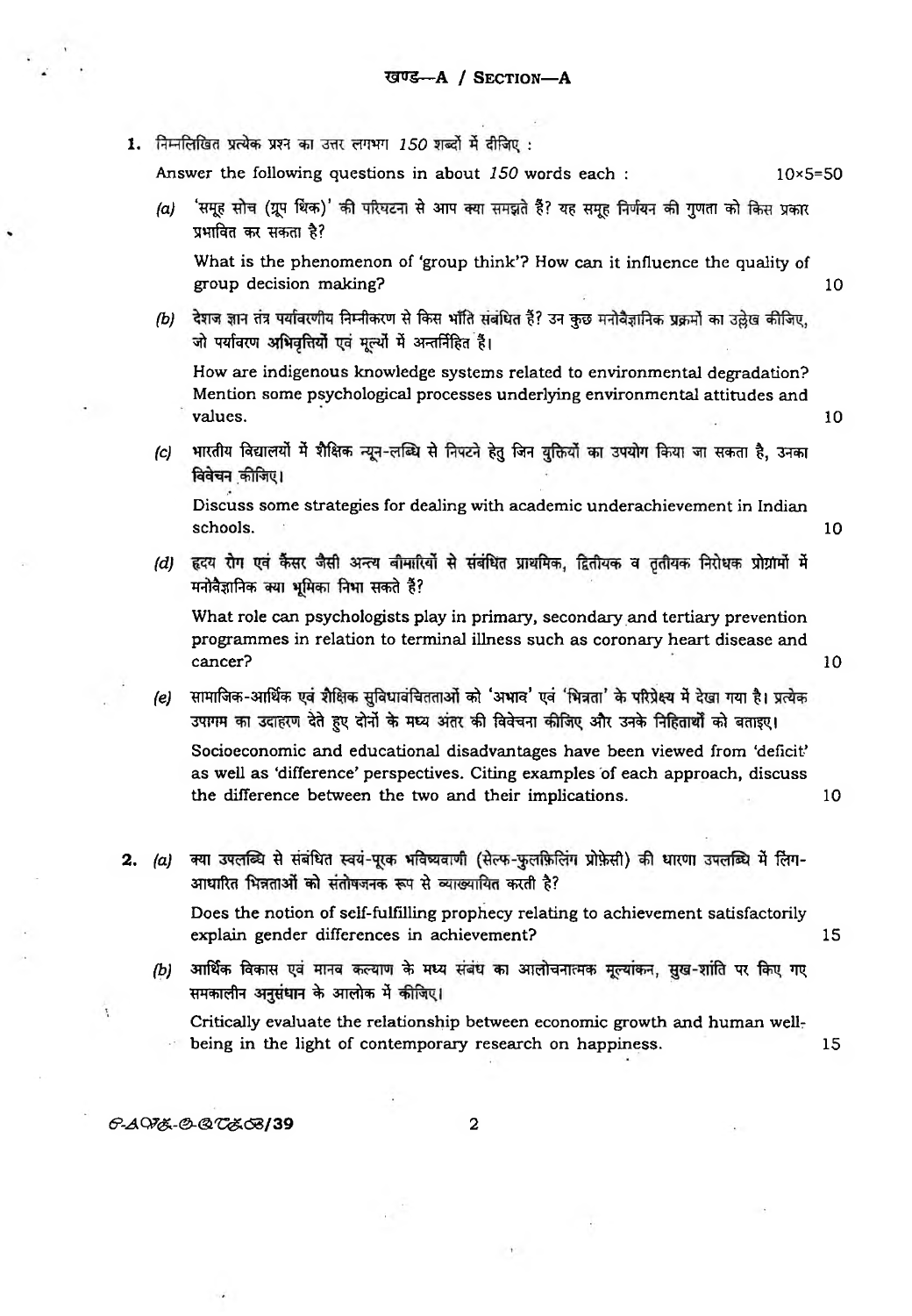- *(c)* आर्थिक विकास के साथ-साथ उपलब्धि की आवश्यकता, संबंधन की आवश्यकता एवं शक्ति की आवश्यकता के बीच क्या संबंध पाया गया है? भारतीय समाज के संदर्भ में इन निष्कर्षों की प्रासंगिकता की विवेचना कीजिए। **What is the relationship that has been found, between need for achievement, need for affiliation and need for power with economic development? Discuss the relevance of these findings in the context of Indian society. 20**
	-
- 3. (a) क्या आपके विचार में कार्मिक चयन की प्रभावकारिता बहलित विधियों के उपयोग करने से बढ़ाई जा सकती है? **Do you think that efficacy of personnel selection can be improved by using multiple methods?** 15
	- व्यवहार चिकित्साओं में अंतर्निहित अधिगम सिद्धान्तों को स्पष्ट कीजिए। छात्रों को सामाजिक दुश्चिन्ता से पार पाने  $(b)$ र्मे संज्ञानात्मक चिकित्सा एवं व्यावहारिक चिकित्सा की सापेक्षिक प्रभावकारिता का परीक्षण कीजिए।

**Elucidate the learning principles underlying behaviour therapies. Examine the relative efficacy of cognitive therapy and behaviour therapy in helping students overcome social anxiety.** 15

*(c)* क्या कारण है कि भारतीय कक्षाओं में अध्यापन-अधिगम प्रक्रमों में अध्यापक-केंद्रित होने की प्रवृत्ति है? यदि ज्ञान को एक रचनात्मक प्रक्रम के रूप में देखा जाए, तो ग्रामीण भारतीय विद्यालयों के लिए किस तरह की कक्षा अधिक **समुपयुक्त होगी?** 

**Why do teaching-learning processes in Indian classrooms tend to be teachercentred? If knowledge is viewed as a constructive process, what kind of classroom would be suitable for rural Indian schools? 20**

- 
- 4. (a) भारतीय सैनिक देश की रक्षा उत्कट और कभी-कभी प्रतिकूल भौतिक परिस्थितियों में करते हैं। किन प्रकारों की **मनोवैज्ञानिक समस्याओं का अनुभव उनको करना पड़ सकता है?**

**Indian soldiers defend the country in extreme and, at times, hostile physical environments. What kinds of psychological problems are they likely to experience?** • 15

*(b)* एच० आइ० वी०/एड्स से बीमार व्यक्तियों के प्रबन्धन एवं पुनर्वासन में मनोवैज्ञानिकों की क्या विशिष्ट भूमिका हो **सकती है**?

**What specific role can psychologists play in the management and rehabilitation of persons suffering from HIV/AIDS? 15**

*(c)* सामाजिक अस्मिता थियोरी के अनुसार सामाजिक वर्गीकरण व विभेदीकरण प्रक्रम, अन्तःसामूहिक द्वन्द्वों से जुड़े पाए गए हैं। उपलब्ध अनुसंधान साक्ष्य के आधार पर इस थियोरी का मूल्यांकन कीजिए।

**According to Social Identity Theory, social categorization and differentiation processes are implicated in intergroup conflict. Evaluate the theory against available research evidence. 20**

## *&-A* Q7<£- ©- 39 **3 ( P.T.O.**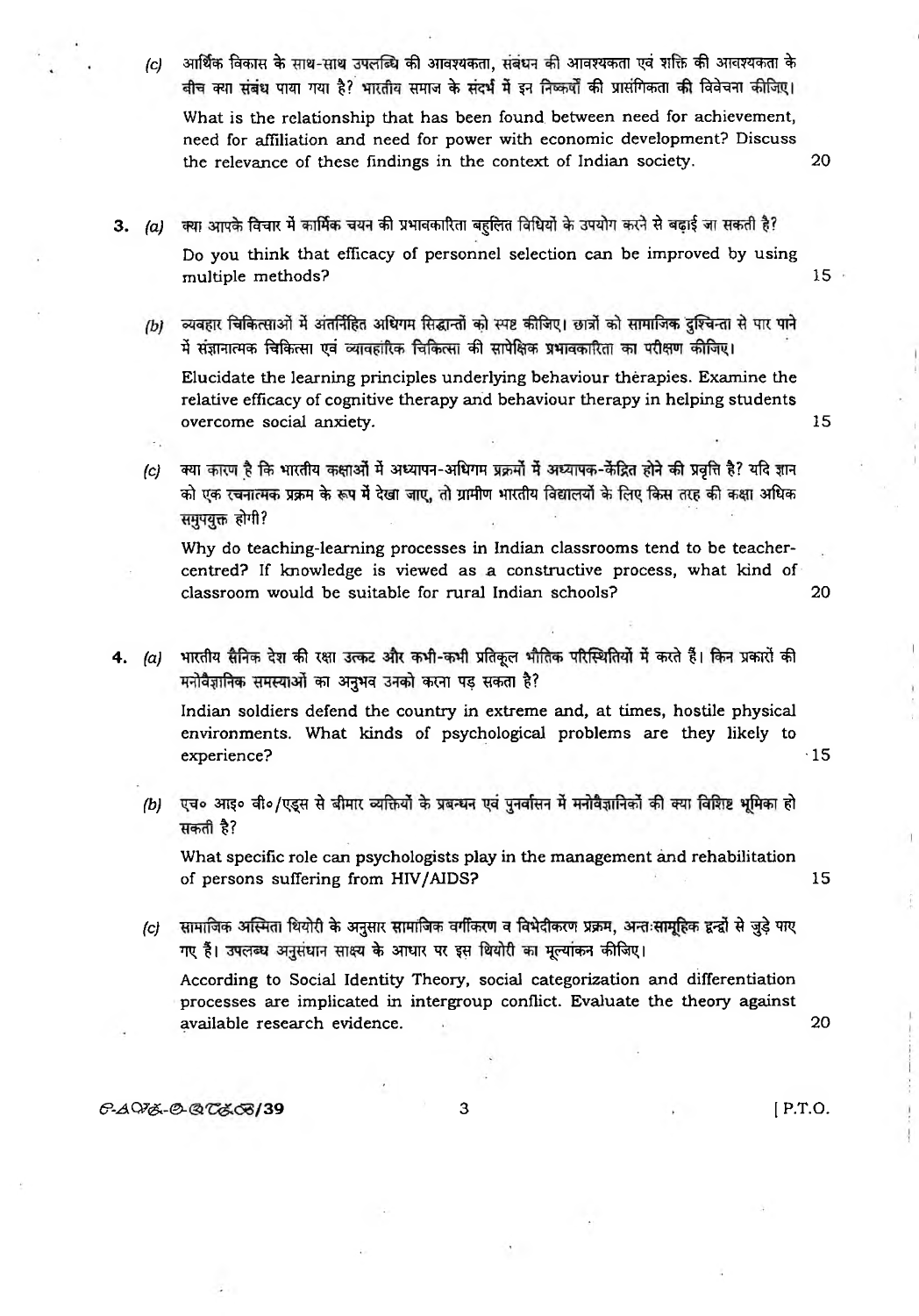5. निम्नलिखित प्रत्येक प्रश्न का उत्तर लगभग  $150$  शब्दों में दीजिए:

**Answer the following questions in about** *150* **words-each : 10\*5=50**

*(a)* कहाँ तक आप सहमत होंगे कि मानव संसाधन विकास मानव मूल्यों के अंतर्निवेशन के बारे में अधिक है और सक्षमताओं के विकास के बारे में कम?

**To what extent would you agree that human resource development is more about inculcation of human values and less about development of competencies?** 10

*(b)* उन मनोवैज्ञानिक प्रणालियों की विवेचना कीजिए, जिनके माध्यम से टेलीविज़न देखना बच्चों में आक्रामकता एवं उपभोग-व्यवहार को प्रभावित करता है।

**Discuss the psychological mechanisms by which television viewing affects aggression and consumer behaviour in children.** 10

*(c)* किस प्रकार 'अष्टांग योग' सम्पूर्ण स्वास्थ्य की प्राप्ति में सहायक हो सकता है? अपने उत्तर के समर्थन में शोध साक्ष्य **प्रस्तुत कीजिए।** 

**How can 'Ashtanga Yoga' help in fostering holistic health? Support your answer with research evidence.** 10

*(d)* भारतीय युवाओं में पदार्थ-दुरुपयोग (सबुस्टेंस अब्यूज़) लगातार बढ़ रहा एक तथ्य है। पदार्थ-दुरुपयोग के मनोवैज्ञानिक कारण एवं उसके हस्तक्षेपी उपार्यो की विवेचना कीजिए।

**Substance abuse is a growing phenomenon among Indian youths. Discuss the psychological causes of and intervention measures for substance abuse. 10**

*(e)* किस प्रकार मनोवैज्ञानिक ज्ञान का उपयोग उन बच्चों के व्यवहार में परिवर्तन लाने हेतु किया जा सकता है, जिनका झुकाव 'जंक फूड' के खाने की ओर है?

**How can psychological knowledge be put to use in changing the behaviour of children inclined to consume 'junk food'? 10**

**6.** (a) भारतीय रक्षा कार्मिकों में अवसाद अनुभव की प्रवृत्ति है, जिसके कारण कभी-कभी वे आत्महत्या कर लेते हैं। इन लोगों के सकारात्मक मानसिक स्वास्थ्य-वर्धन हेतु किस प्रकार के मनोवैज्ञानिक हस्तक्षेप किए जा सकते हैं? **Indian defence personnel tend to experience depression, sometimes leading to**

**suicides. What type of psychological interventions can foster positive mental health in them?** 15

*(b)* ''संगठनों में काँचीय छत प्रभावों (ग्लास सीलिंग इफेक्ट) की जड़ें समाजीकरण एवं परिवार में होती हैं।'' इसकी <u>विवेचना लैंगिक भूमिकाओं के विकास के मनोवैज्ञानिक आधारों के संदर्भ में कीजिए।</u>

**"Glass ceiling effects in organizations are rooted in socialization and family." Discuss with reference to the psychological bases of gender role development. 15**

## **6^Cp& -<^<a'0£c53/39 4**